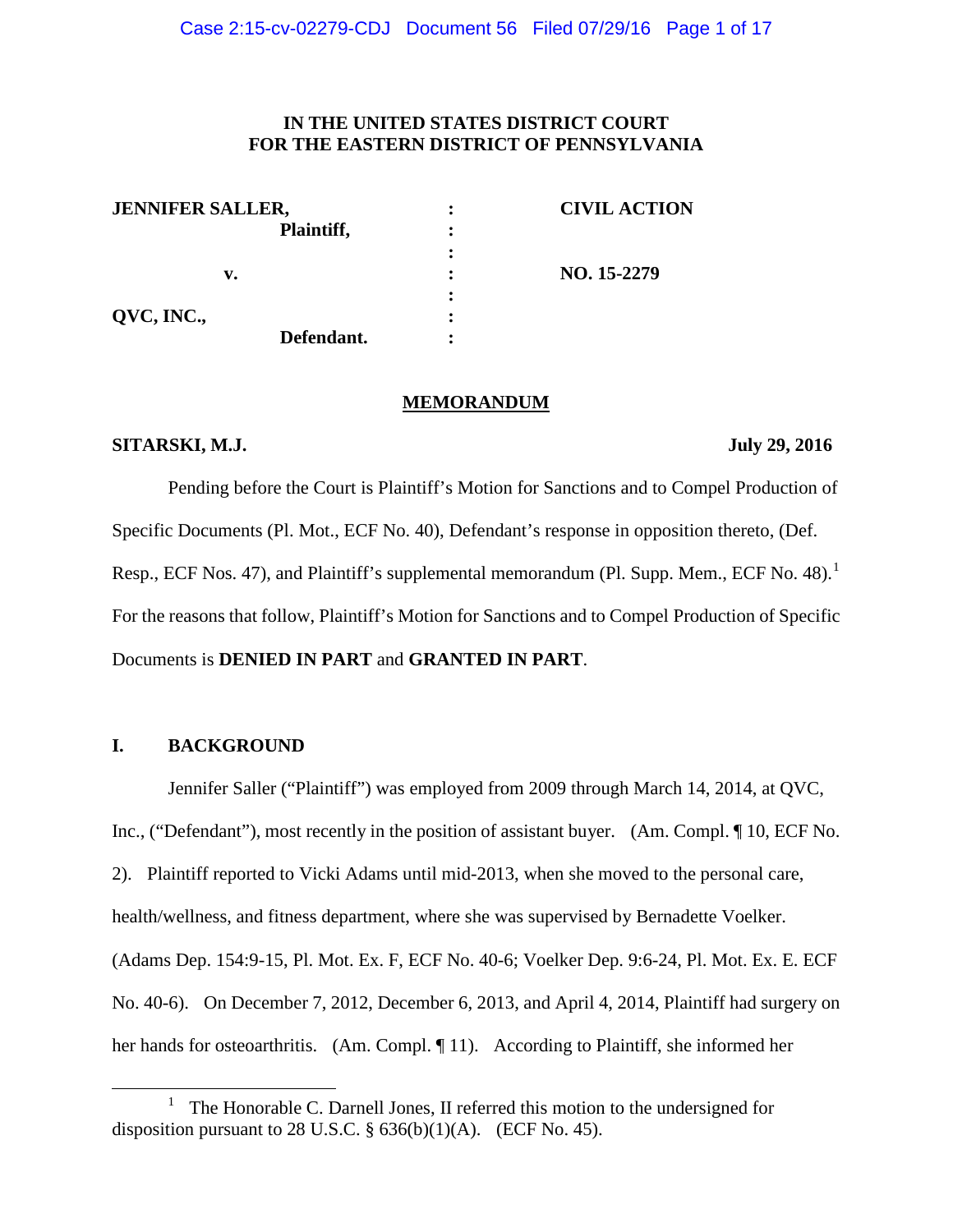### Case 2:15-cv-02279-CDJ Document 56 Filed 07/29/16 Page 2 of 17

manager of these surgeries and that she would require medical appointments and therapy thereafter; yet, Defendant failed to inform her of her right to take leave under the Family Medical Leave Act, 29 U.S.C. §§ 2601, *et seq*., ("FMLA"); offer Plaintiff FMLA leave; or provide Plaintiff with a reasonable accommodation for her disability pursuant to the Americans with Disabilities Act, 42 U.S.C. § 1201, *et seq*., ("ADA"). (*Id.* ¶¶ 12-14, 18-22). Plaintiff alleges that, instead, Defendant began to discriminate and retaliate against her for taking what should have been protected FMLA leave and requesting reasonable accommodation, ultimately resulting in the termination of her employment on March 14, 2014. (*Id.* ¶¶ 15-16).

On August 18, 2014, counsel for Plaintiff sent Defendant a litigation hold letter directing it to preserve all germane electronically stored information ("ESI") in anticipation of Plaintiff filing a civil suit. (Pl. Mot. Ex. B, ECF No. 40-5). Approximately eight months later, on April 27, 2015, Plaintiff commenced this civil action, alleging that Defendant interfered with her FMLA rights (Count One); discriminated and retaliated against Plaintiff for exercising rights that should have been protected under the FMLA (Count Two); and discriminated against Plaintiff based on her disability in violation of the ADA (Count Three). (Am. Compl. ¶¶ 24-43).

On September 16, 2015, Plaintiff served her First Request for Production of Documents upon Defendant. (Pl. Mot. to Compel Ex. B, ECF No. 23-5). The following Requests for Production ("RFPs") were included therein:

> **Request No. 11**: All documents contained in formal and informal personnel files, including but not limited to internal and external performance evaluations, records of discipline, and performance goals, of . . . . (d) Vicki Adams (e) Bernadette Voelker.

> **Request No. 38:** All documents that refer, relate to or reflect the performance of products of other assistant buyers from 2011 to 2014.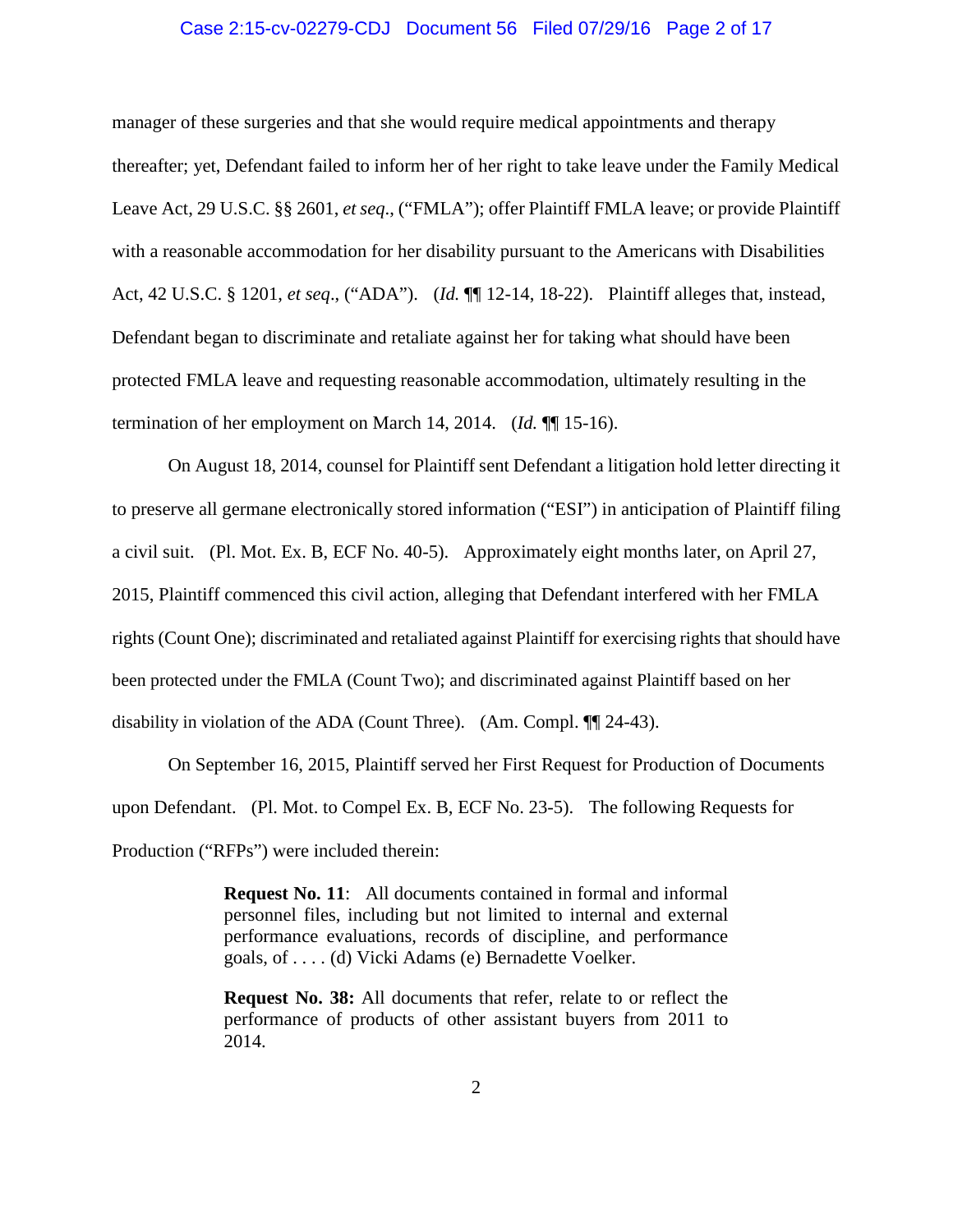**Request No. 46**: All documents that refer or relate to any alleged "cancellation" of the Sprouts program while Ms. Saller was responsible for the Sprouts program.

(*Id.*). On October 22, 2015, Defendant served objections and responses to Plaintiff's First Request. (Pl. Mot. to Compel Ex. D, ECF No. 23-5).

On March 1, 2016, Plaintiff filed a Motion to Compel Complete Responses to Interrogatories and Requests for Production of Documents, (Pl. Mot. to Compel, ECF No. 23), which was referred to the undersigned, for disposition, (Order, ECF No. 24). I scheduled a motion hearing for April 5, 2016; however, the parties instead held an in-person meet-and-confer during which time they were able to resolve the discovery issues raised in Plaintiff's motion to compel. As a result, the parties drafted an order granting Plaintiff's motion to compel, which I approved and entered on April 7, 2016. (Apr. 7 Order, ECF No. 34).

The April 7, 2016 discovery order required Defendant to supplement its discovery by April 22, 2016. (*Id.*). To reflect the need for ongoing and additional discovery, this Court also entered an Amended Scheduling Order providing for the close of discovery on June 8, 2016. (Am. Sched. Order, ECF No. 33). On April 22, 2016, Defendant served Supplemental Objections and Responses to Plaintiff's First Request for Production of Documents. (Pl. Mot. Ex. C, ECF No. 40-5). However, notwithstanding its objections, Defendant produced an additional 367 pages of documents. (Pl. Mot. ¶ 7).

Plaintiff thereafter served a Third Request for Production of Documents, containing, *inter alia*, the following RFP: [2](#page-2-0)

<span id="page-2-0"></span><sup>&</sup>lt;sup>2</sup> Plaintiff has not provided her Third Request for Production to this Court; therefore, the Court cannot be certain as to the date of service.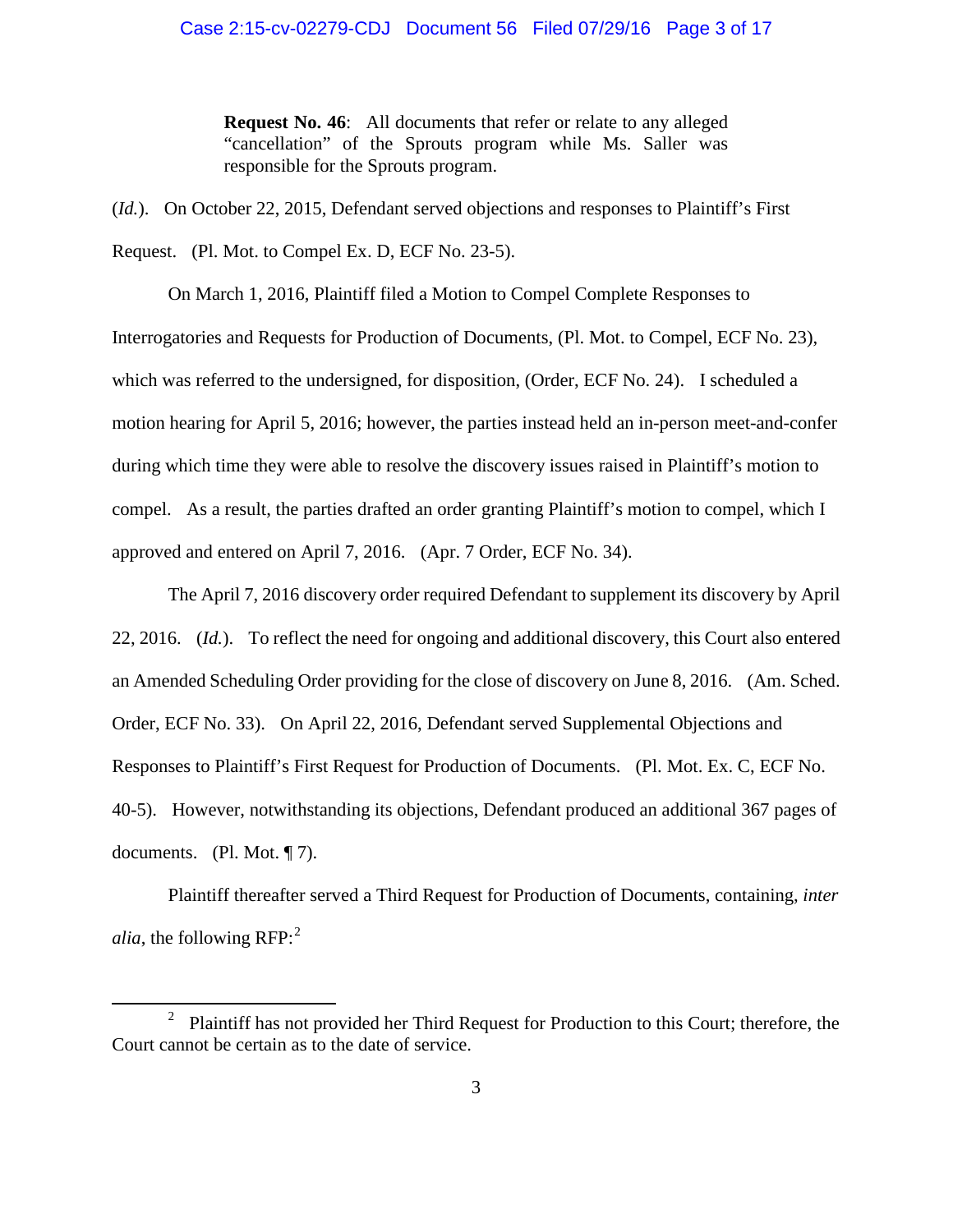**Request No. 49:** All documents that refer, relate to or constitute performance reviews for Vicki Adams and Bernadette Voelker, and anyone under their supervision from 2012 to present.

On April 21, 2016, Defendant objected to this request. (Pl. Mot. Ex. D, ECF No. 40-6). Specifically, Defendant objected that performance reviews of persons supervised by Ms. Voelker and Ms. Adams were not reasonably calculated to lead to the discovery of admissible evidence; however, Defendant stated that it would produce Voelker and Adams' own performance reviews. (*Id.*).

On June 9, 2016, Plaintiff moved for sanctions against Defendant on the basis that its supplemental responses to her First Request for Production violated the Court's April 7, 2016 discovery order. (Pl. Mot., ECF No. 40). Plaintiff further moved to compel Defendant to produce documents responsive to Request 49. (*Id.* ¶ 10). Defendant has filed a response in opposition to Plaintiff's motion, (Def. Resp., ECF No. 47), and Plaintiff a supplemental memorandum, (Pl. Supp. Mem., ECF No. 48). The matter is fully briefed and ripe for disposition.

# **II. LEGAL STANDARDS**[3](#page-3-0)

#### **A. Motion to Compel**

"It is well established that the scope and conduct of discovery are within the sound discretion of the trial court." *Marroquin–Manriquez v. I.N.S*., 699 F.2d 129, 134 (3d Cir. 1983).

<span id="page-3-0"></span><sup>&</sup>lt;sup>3</sup> The Court sets forth herein the certain provisions of the Federal Rules of Civil Procedure, which were amended effective December 1, 2015, after the start of this lawsuit. However, on April 29, 2015, the Supreme Court ordered that these amendments would be applicable to all proceedings commenced on or after December 1, 2015, and all proceedings then pending, "insofar as just and practicable." Order ¶ 2 (U.S. Apr. 29, 2015); see also Fed. R. Civ. P. 86(a)(2) (amended rules govern pending proceedings unless applying them "would be infeasible or work an injustice"). As neither party has suggested otherwise, the Court finds that application of the amended rules is both just and practicable in this case.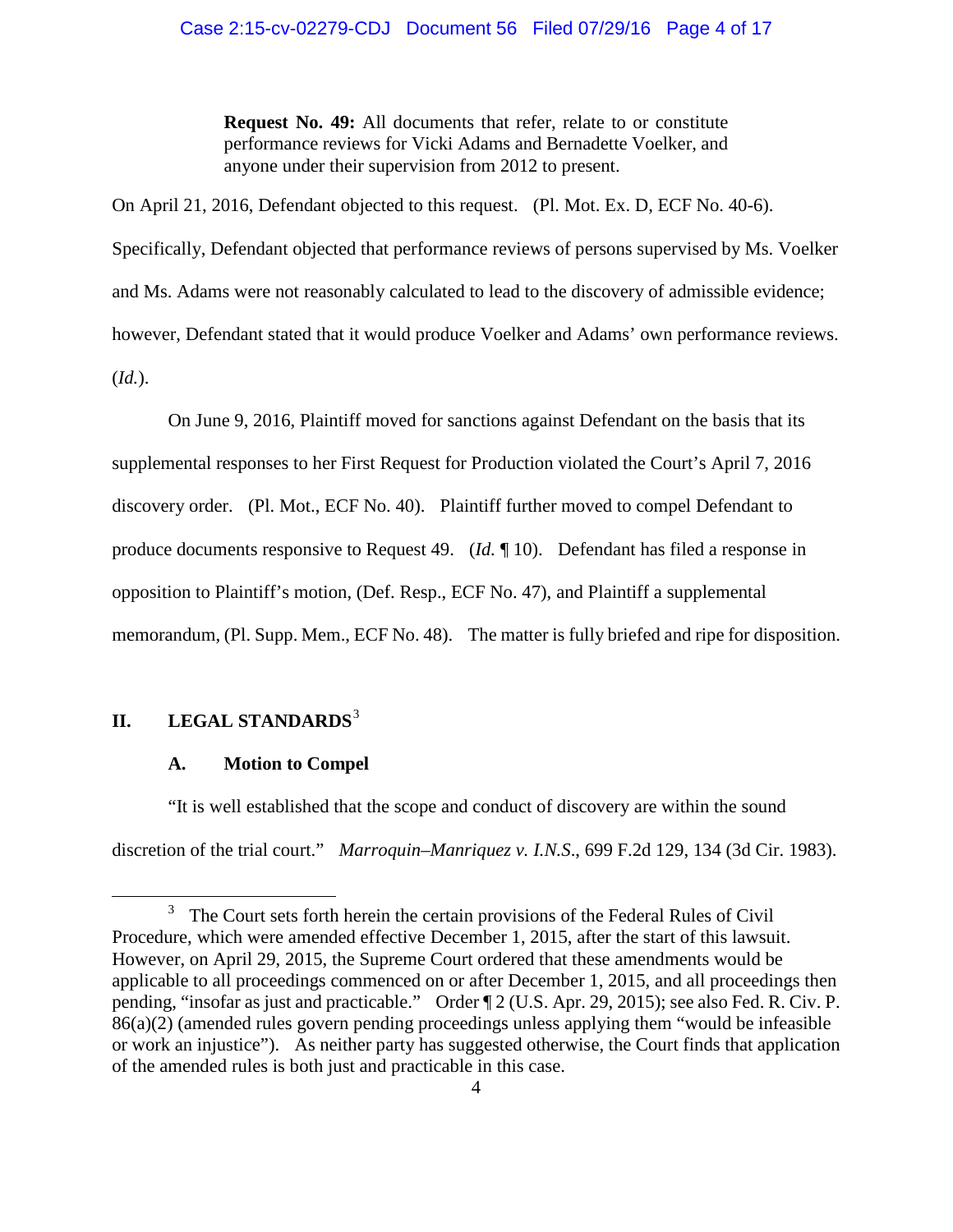Pursuant to Federal Rule of Civil Procedure 26(b)(1):

[p]arties may obtain discovery regarding any nonprivileged matter that is relevant to any party's claim or defense and proportional to the needs of the case, considering the importance of the issues at stake in the action, the amount in controversy, the parties' relative access to relevant information, the parties' resources, the importance of the discovery in resolving the issues, and whether the burden or expense of the proposed discovery outweighs its likely benefit. Information within this scope of discovery need not be admissible in evidence to be discoverable.

Fed. R. Civ. P. 26(b)(1). Relevance is generally "construed broadly to encompass any matter that bears on, or that reasonably could lead to other matter that could bear on, any issue that is or may be in the case." *[Oppenheimer Fund, Inc. v. Sanders](https://1.next.westlaw.com/Link/Document/FullText?findType=Y&serNum=1978139484&pubNum=0000708&originatingDoc=I688ac7108e8811e59a139b8f80c70067&refType=RP&fi=co_pp_sp_708_2389&originationContext=document&transitionType=DocumentItem&contextData=%28sc.Keycite%29#co_pp_sp_708_2389)*, 437 U.S. 340, 351 (1978) (citing *Hickman v. Taylor*, 329 U.S. 495 (1947)). However, while the scope of discovery pursuant to Rule 26 is broad, it is not unlimited and may be circumscribed, as discovery should not serve as a fishing expedition. *See Bayer AG v. Betachem, Inc*., 173 F.3d 188, 189 (3d Cir. 1999).

Pursuant to Rule 37, a party who has received evasive or incomplete discovery responses may seek a court order compelling disclosure of discovery of the material sought. Fed. R. Civ. P.  $37(a)(1)$ . The moving party bears the initial burden of showing that the requested discovery is relevant. *Morrison v. Phila. Hous. Auth*., 203 F.R.D. 195, 196 (E.D. Pa. 2001). The burden then shifts to the party opposing discovery to articulate why discovery should be withheld. *Id*. The objecting party must then demonstrate in specific terms why a particular discovery request does not fall within the broad scope of discovery or is otherwise privileged or improper. *Goodman v. Wagner*, 553 F. Supp. 255, 258 (E.D. Pa. 1982).

### **B. Motion for Sanctions**

In the event that a party from whom discovery is sought fails to comply with a court order compelling discovery, Rule 37 of the Federal Rules of Civil Procedure allow for the imposition of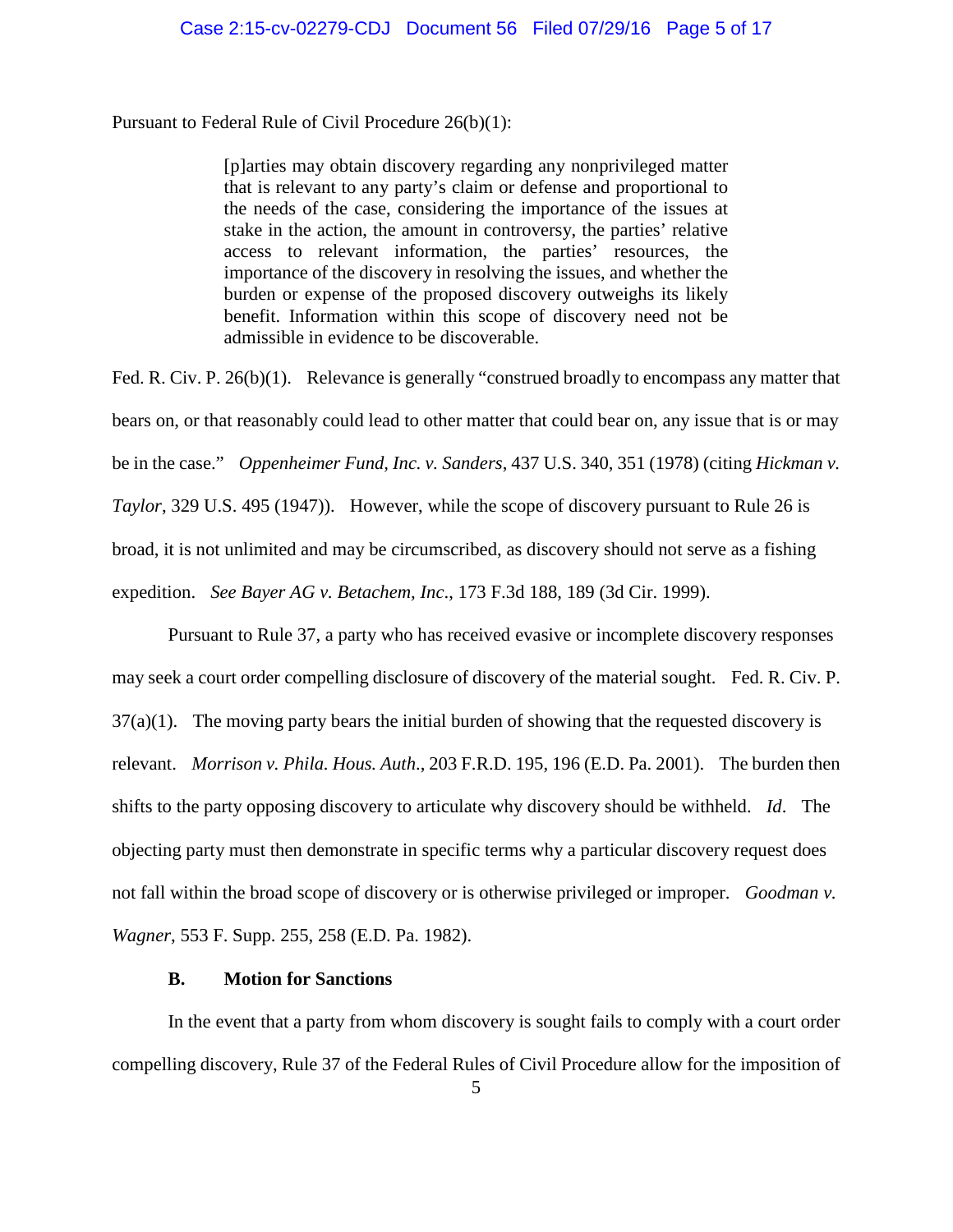sanctions. The Rule provides:

If a party . . . fails to obey an order to provide or permit discovery . . . the court where the action is pending may issue further just orders. They may include the following:

- (i) directing that the matters embraced in the order or other designated facts be taken as established for purposes of the action, as the prevailing party claims;
- (ii) prohibiting the disobedient party from supporting or opposing designated claims or defenses, or from introducing designated matters in evidence;
- (iii) striking pleadings in whole or in part;
- (iv) staying further proceedings until the order is obeyed;
- (v) dismissing the action or proceeding in whole or in part;
- (vi) rendering a default judgment against the disobedient party; or
- (vii) treating as contempt of court the failure to obey any order except an order to submit to a physical or mental examination.

Fed. R. Civ. P. 37 (b)(2)(A).

Federal Rule of Civil Procedure 37(e), as revised by the December 1, 2015 amendments,

"specifically addresses the applicability of sanctions for spoliation of [ESI]." *Accurso v.* 

*Infra-Red Servs., Inc*., 2016 WL 930686, at \*3 (E.D. Pa. Mar. 11, 2016). Pursuant to Rule 37(e),

If electronically stored information that should have been preserved in the anticipation or conduct of litigation is lost because a party failed to take reasonable steps to preserve it, and it cannot be restored or replaced through additional discovery, the court:

- (1) upon finding prejudice to another party from loss of the information, may order measures no greater than necessary to cure the prejudice; or
- (2) only upon finding that the party acted with the intent to deprive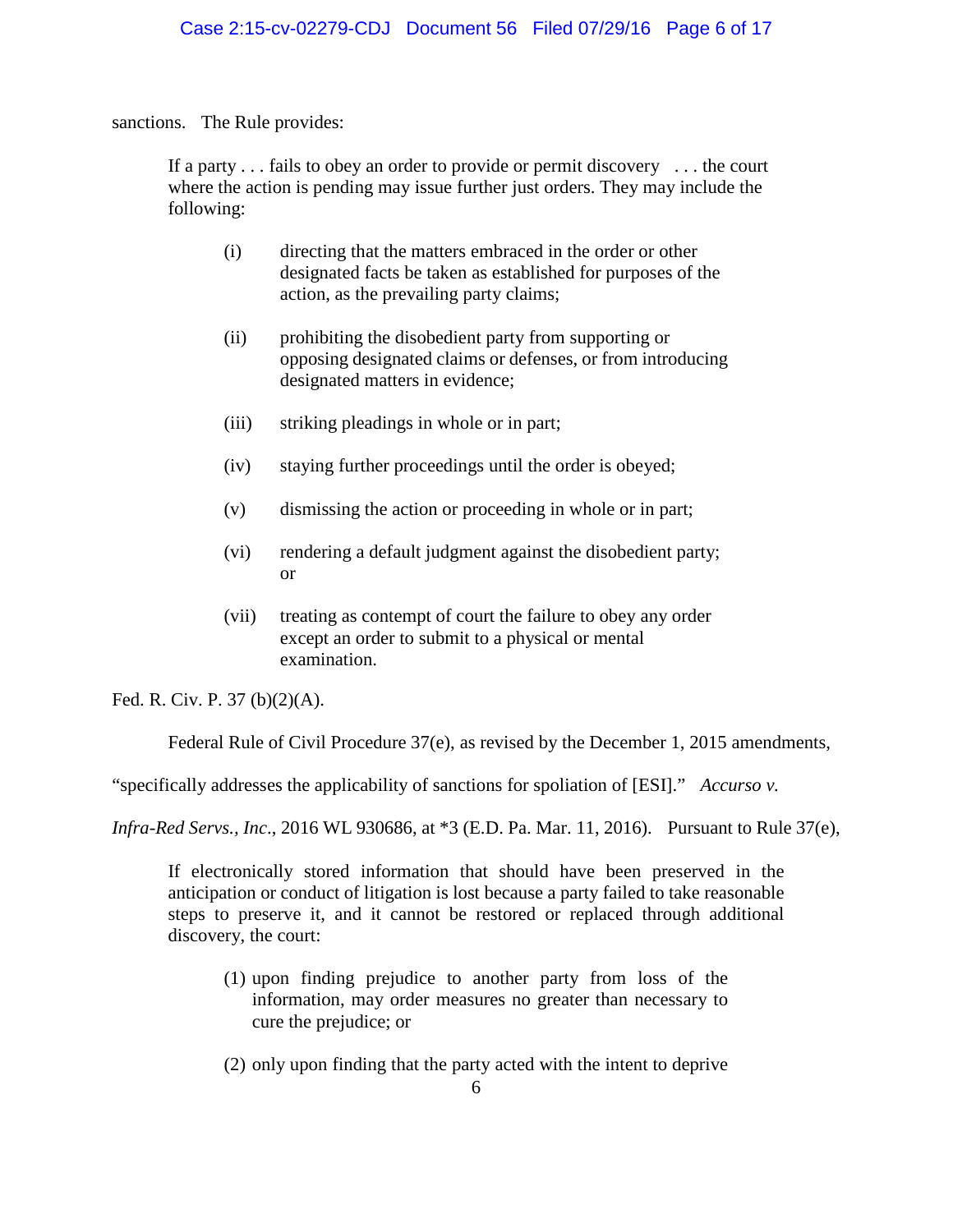another party of the information's use in the litigation may:

(A) presume that the lost information was unfavorable to the party; (B) instruct the jury that it may or must presume the information was unfavorable to the party; or (C) dismiss the action or enter a default judgment.

Fed. R. Civ. P. 37(e).

#### **III. DISCUSSION**

#### **A. Motion for Sanctions**

Plaintiff moves for discovery sanctions, arguing that Defendant has violated the Court's

April 2016 discovery order with respect to RFP 38, RFP 46, and RFP 11. Defendant argues its

responses are complete, inasmuch as the documents requested have been produced or otherwise do

not exist; thus, it asserts it has not violated the Court's discovery order, and sanctions are not

appropriate. Each request will be discussed in *seriatim*. For the reasons set forth below, the

Court finds discovery sanctions are not merited.

## **1. Request 38**

Request 38 seeks "documents that refer, relate to, or reflect the performance of products of other assistant buyers from 2011 to 2014." The Court's April 7, 2016 discovery order required Defendant to supplement its response to this request as follows:

> QVC will supplement its response to Request Nos. 37 and 38 by providing, to the extent they exist, the annual or year-end Working [Open to Buy] OTB Forecast for products in the Merchandising Division of QVC, Inc. (U.S. only) for the years 2012 and 2013 and information sufficient to identify the individuals responsible for various categories of products.

(Order 4 ¶ (b), ECF No. 34). Defendant states that in response to this order, it located and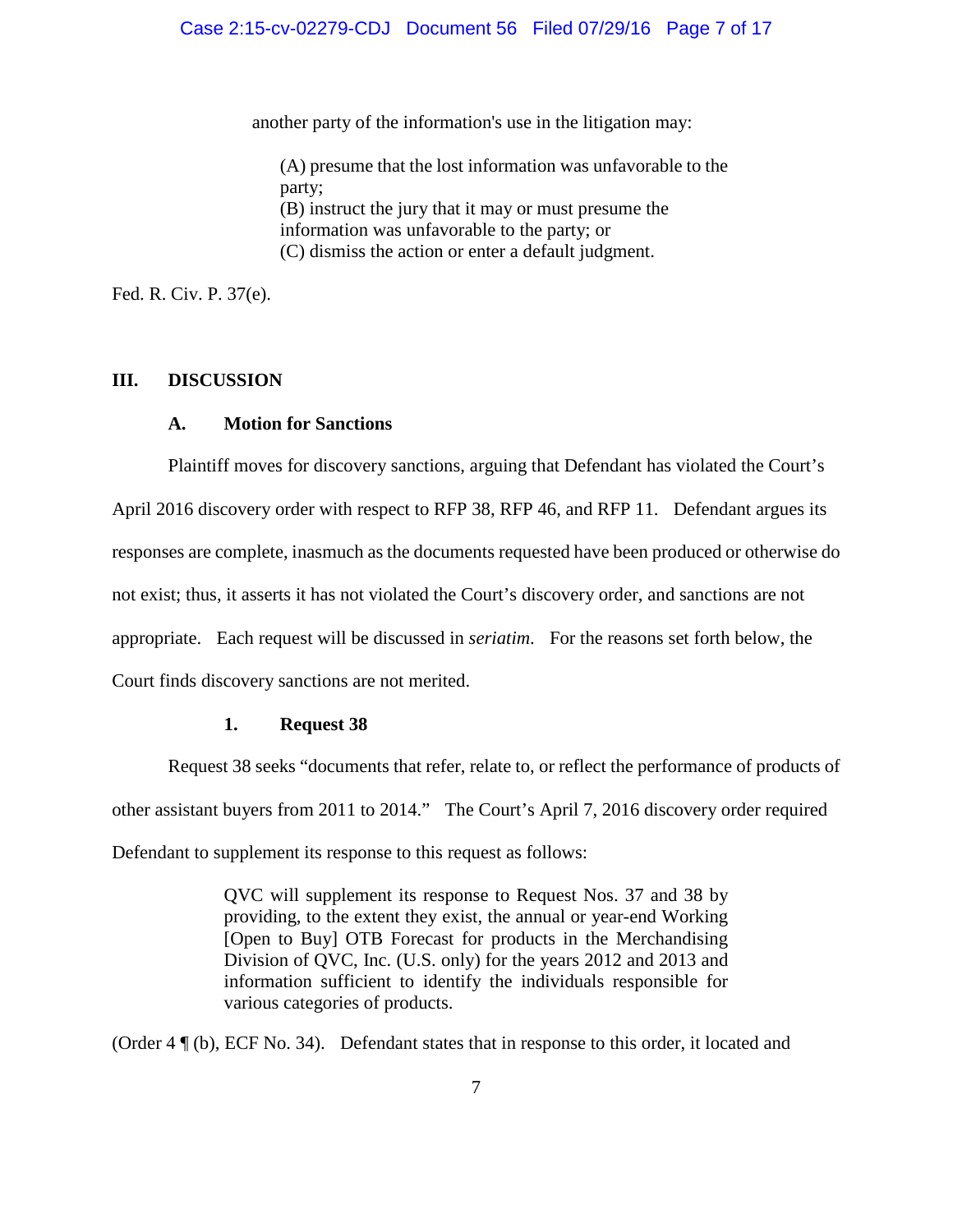#### Case 2:15-cv-02279-CDJ Document 56 Filed 07/29/16 Page 8 of 17

produced spreadsheets showing the OTB projections for 2012, and the actual versus planned numbers for QVC's products in its Merchandising Division in 2013. (Def. Mem. of Law 7). However, Defendant states that it was not able "to locate information sufficient to identify the individuals responsible for various categories of products in these spreadsheets." (*Id.*). Defendant explains that this "information is updated and overwritten in QVC's information management systems on a rolling basis as personnel and product assignments change;" therefore, information from 2012 and 2013 no longer exists. (Def. Resp. ¶ 8).

Plaintiff argues that, contrary to Defendant's assertion and as evidenced by "deposition testimony of QVC witnesses," information sufficient to identify individuals responsible for various categories of products exists in individual performance reviews. (Pl. Mot. ¶ 9; Pl. Mem. of Law 4). Insofar as Plaintiff argues that Defendant should have produced performance evaluations as responsive to RFP 38, and should be subject to discovery sanctions for its failure to do so, this argument is unpersuasive. Plaintiff's argument relies on a mischaracterization of Ms. Voelker's deposition testimony. Ms. Voelker testified that the OTB forecasts were used on a monthly basis to project sales and inventories for departmental head buyers, such as herself, but that she was "not sure" if Defendant maintained other documents which broke down the performance of products by individual assistant buyers. (Voelker Dep. 184:1-185:7, ECF No. 40-6). With regard to performance evaluations, she explained that that Defendant had a system called Microstrategy that she could use to reflect the performance of each category of products for which her assistant buyers were responsible to write performance evaluations; however, as far as she knew, Microstrategy did not retain historical information, and hard copies of the individual-level data from Microstrategy were not generated or kept. (*Id.* at 184:21-187:17).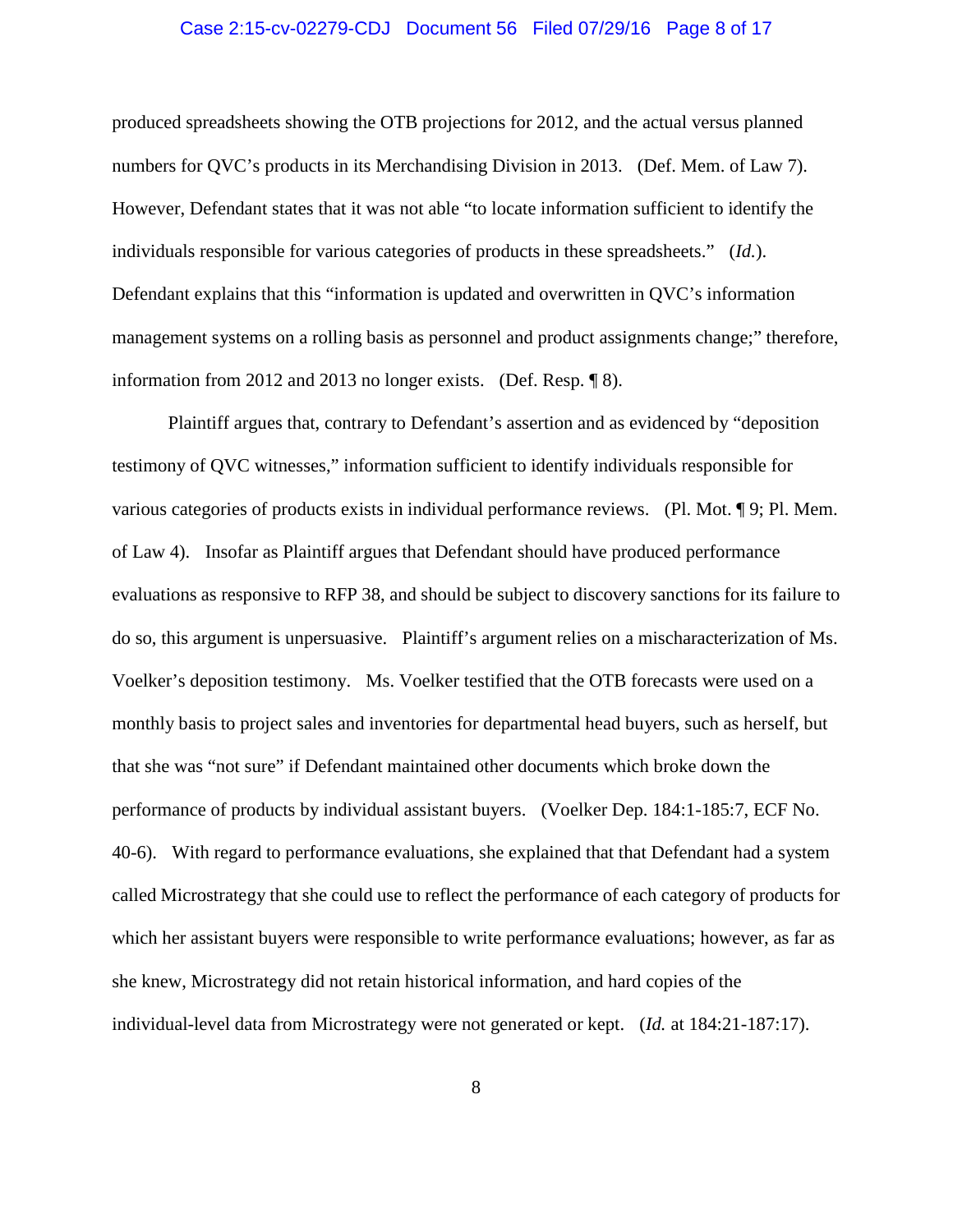#### Case 2:15-cv-02279-CDJ Document 56 Filed 07/29/16 Page 9 of 17

Ms. Voelker testified that the evaluations themselves would reflect whether an individual hit his or her sales goals. (*Id.* at 187:24-188:6). Thus, contrary to Plaintiff's assertion, Ms. Voelker's deposition testimony does not reveal that individual performance evaluations "identify the individuals responsible for various categories of products" such that these documents would have been responsive to RFP 38. Moreover, Plaintiff specifically requested performance evaluations in RFP 49, which was part of her Third Request for Production of Documents. The Court's April 7, 2016 discovery order pertained only to her First Request for Production of Documents, and therefore did not contemplate or address documents in RFP 49. Since Plaintiff has not obtained an order compelling Defendant to produce documents responsive to RFP 49, Rule 37 discovery sanctions are not appropriate.<sup>[4](#page-8-0)</sup>

Plaintiff additionally suggests in passing that Defendant's failure to uncover documents identifying individuals responsible for categories of products is the result of its failure to preserve documents in accordance with her litigation hold letter of August 18, 2014, which directed Defendant to modify or suspend features of its information systems that would operate to cause the loss of potentially relevant ESI. (Pl. Mem. of Law  $4 \P(c)$ , 5). Plaintiff does not assert that spoliation sanctions are merited, or even allude to Federal Rule 37(e), but to the extent she insinuates that responsive information was "lost" because of Defendant's failure to take reasonable steps to preserve evidence, the Court does not agree. Defendant has explained that documents identifying individuals in charge of various categories of products would be dynamically overwritten; therefore, it is far from certain that at the time Plaintiff sent the litigation

<span id="page-8-0"></span> $\frac{1}{4}$  Insofar as Plaintiff now contends that Defendant should be compelled to produce the performance reviews requested in RFP 49, the Court addresses this argument in subsection C, *infra*.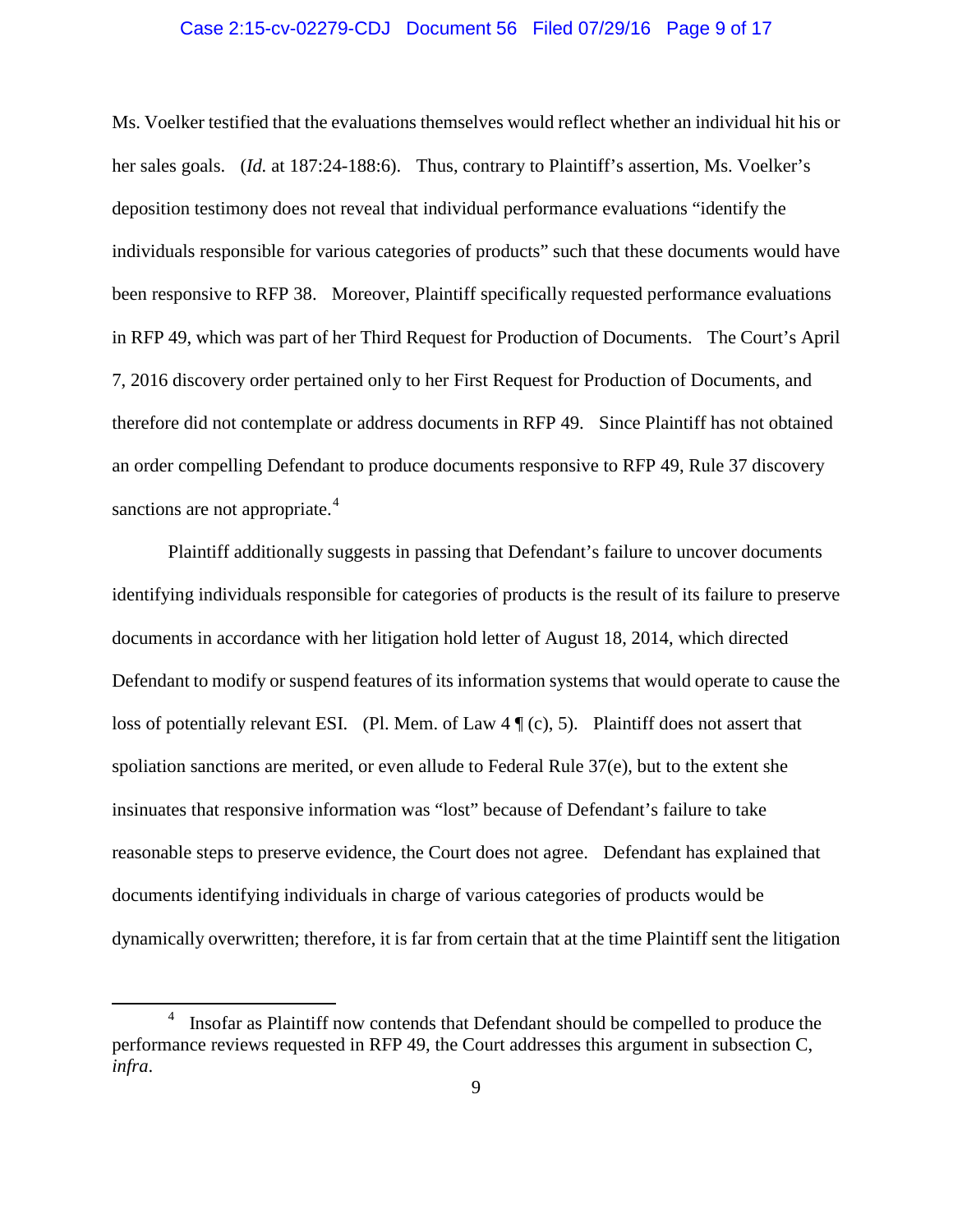#### Case 2:15-cv-02279-CDJ Document 56 Filed 07/29/16 Page 10 of 17

hold letter in August 2014, this information from 2012 and 2013 still existed. The Court accepts QVC's representation that it initiated a litigation hold notice on August 20, 2014, and to its knowledge, no documents or information were deleted or destroyed thereafter. (Def. Resp. ¶ 3).

Accordingly, the Court declines to order sanctions for Defendant's failure to produce documents responsive to RFP 38.

#### **2. Request 46**

In RFP 46, Plaintiff sought "all documents that refer or relate to any alleged 'cancellation' of the Sprouts program while [Plaintiff] was responsible for the Sprouts Program."<sup>[5](#page-9-0)</sup> (Pl. Mot. ¶ 11). The Court's April 7, 2016 discovery order required Defendant to "supplement its response to Request No. 46 to the extent that responsive documents exist and have not previously been produced." (Order  $4 \sqrt{\ }$  (e), ECF No. 34).

Plaintiff argues that Defendant has failed to produce the following responsive documents: a Sprouts spreadsheet referred to in Ms. Voelker's deposition, which was maintained by Ms. Voelker's group and located on a shared directory; another Sprouts-related spreadsheet referenced in produced emails; and all biweekly emails from August 13, 2013 through March 13, 2014, showing voting for products in the Sprouts program. (Pl. Mot. ¶¶ 11-12). As a discovery sanction, Plaintiff requests that the Court deem as a conclusive matter of fact that the Sprouts program was not cancelled or suspended while it was Ms. Saller's responsibility. (*Id.* ¶ 13).

<span id="page-9-0"></span><sup>&</sup>lt;sup>5</sup> The Sprouts Program was a biweekly competition in which customers could vote on the QVC website for their favorite product from one of three entrepreneurs, which would then be sold through QVC. (Pl. Mem. of Law 2; Def. Resp. 11-12). Ms. Voelker testified that one of the reasons for Plaintiff's termination was that Plaintiff failed to find enough products for two biweekly voting periods in late 2013. (Voelker Dep. 37:16-20, 55:19-56:7, ECF Nos. 40-6, 48-1). Plaintiff contests this, and testified in her deposition that the Sprouts program was not cancelled in 2013 due to her failure to obtain enough products, and that was "never cancelled" when she managed it. (Saller Dep. 268:3-12, ECF No. 48-2).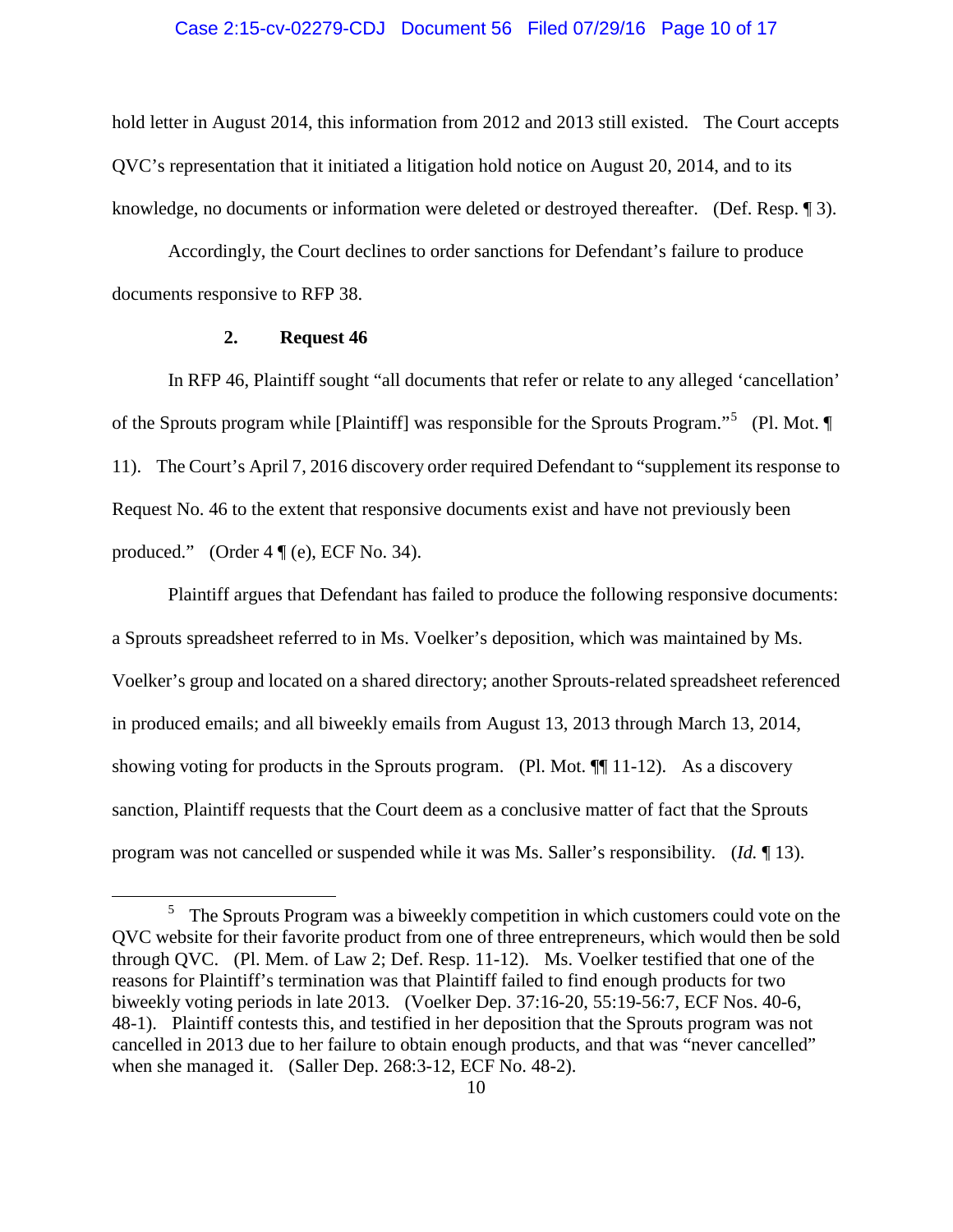#### Case 2:15-cv-02279-CDJ Document 56 Filed 07/29/16 Page 11 of 17

Plaintiff also requests that the Court inform the jury of Defendant's failure to produce responsive documents and award Plaintiff reasonable attorney's fees in obtaining this order. (*Id.*).

Discovery sanctions for failure to comply with the Court's order regarding RFP 46 are not merited. As noted above, RFP 46, and the resulting discovery order, required Defendant to perform additional searches to locate documents pertaining to the *cancellation* of the Sprouts Program. Defendant complied with the Court's order because it searched for any documents that had the words "Jennifer" or "Saller" or "Jen" or "JS" and "cancel" and "Sprouts" during the relevant time period and produced all documents located. (Def. Mem. of Law 11-12). In light of Ms. Voelker's testimony, it is unsurprising that this search did not yield the spreadsheets and emails cited by Plaintiff. Ms. Voelker testified that the Sprouts Program was not cancelled, but rather was suspended, put on break, or taken down from the QVC website, first at some point before the program was assigned to Plaintiff, and again during the 2013 holiday season, when the program was under Plaintiff's management. (Voelker Dep. 37:13-20, 52:22-53:8, 54:2-4, 56:5-7, 59:9-60:7). Following Ms. Voelker's deposition, there is no indication that Plaintiff propounded additional discovery requests for documents that referred or related to the decision to suspend, modify, or put the Sprouts Program on hiatus, or for documents reflecting Sprouts voting, overall. Defendant's additional search based on Plaintiff's own terminology — the cancellation of the Sprouts Program — satisfies the Court's April 2016 order.

In any event, Defendant went beyond the requirements of the Court's order when it also searched for Jennifer" or "Saller" or "Jen" or "JS" and "vote" with no date restriction. (Def. Mem. of Law 12). On June 23, 2016, Defendant's counsel received for the first time a two-page email chain between Plaintiff and Ms. Voelker in early January 2014 addressing voting issues in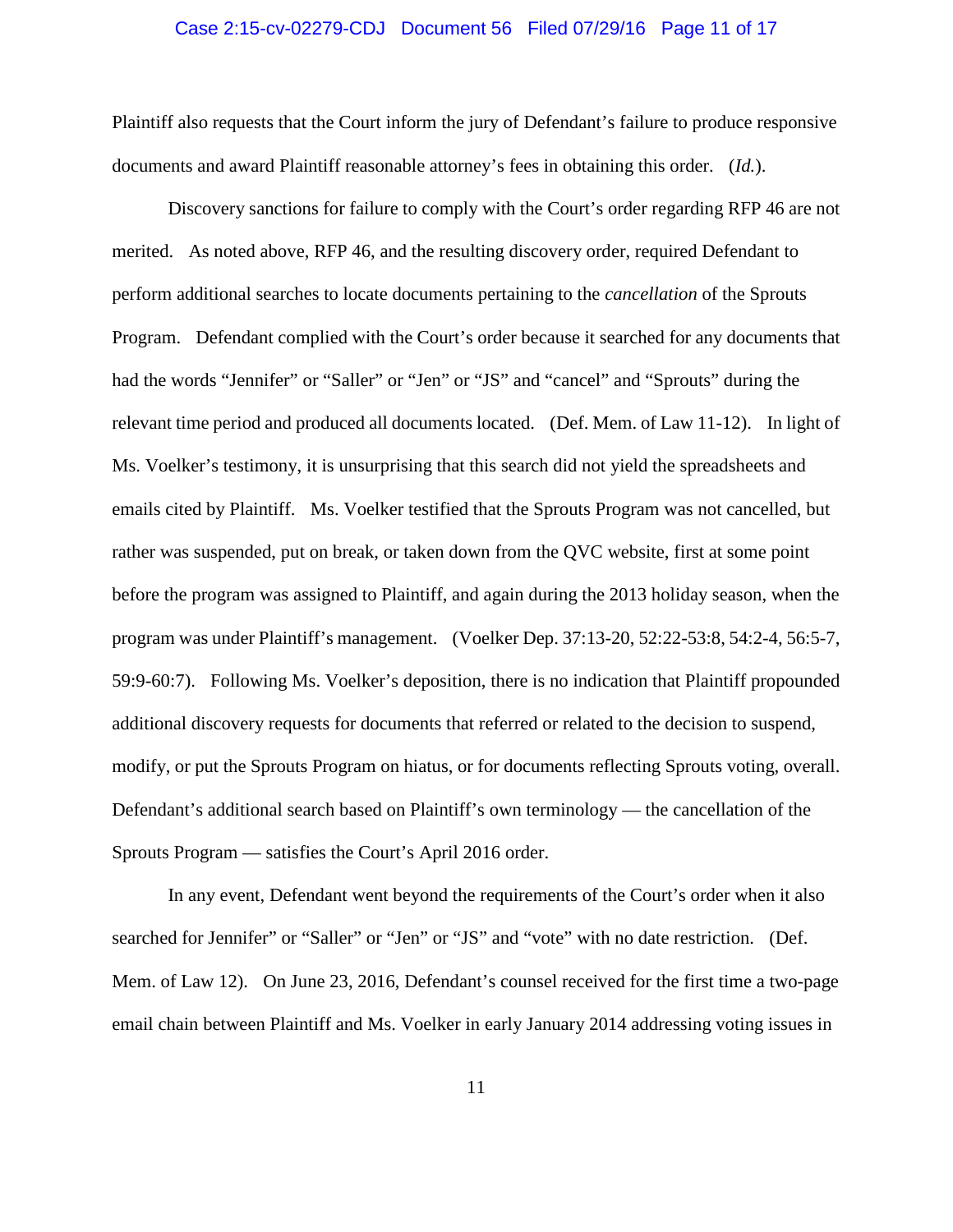#### Case 2:15-cv-02279-CDJ Document 56 Filed 07/29/16 Page 12 of 17

the Sprouts program over the 2013 holiday season, which it immediately produced to Plaintiff.<sup>[6](#page-11-0)</sup> (Def. Resp. 2 n.2; *Id.* Ex. B). This email demonstrates that Plaintiff remained in charge of Sprouts after the 2013 holiday season, though Ms. Voelker expressed concern that Plaintiff had not found enough products for voting for the previous two biweekly periods. (Def. Resp. Ex. B). Thus, Plaintiff has received evidence corroborating her deposition testimony that the Sprouts program was not cancelled.

Therefore, because Defendant has complied with the Court's April 2016 discovery order, discovery sanctions for RFP 46 are not merited.

#### **3. Request 11**

Lastly, Plaintiff seeks discovery sanctions for Defendant's alleged failure to comply with the Court's order regarding RFP 11, which requests "all documents contained in formal and informal personnel files, including but not limited to internal and external performance evaluations, records of discipline, and performance goals, of . . . . (d) Vicki Adams (e) Bernadette Voelker." The Court's April 2016 discovery order stated:

> QVC will supplement its response to Request No. 11 by supplementing its production of the personnel files of Vicki Adams and Bernadette Voelker to include all records of discipline and performance evaluations to the extent that QVC has them on file, and by producing the personnel files of employees or former employees within the Merchandising Division of QVC, Inc. (U.S. only) who requested FMLA leave or an ADA accommodation and were terminated by QVC within two (2) years of the request.

(Order ¶ 2(b), ECF No. 34). Plaintiff argues that Defendant is in violation of the court's order because it has failed to produce personnel files for Ms. Adams and Ms. Voelker for the year 2014.

<span id="page-11-0"></span> $6\,\,$  In light of this late production, Defendant states it will allow Ms. Voelker to be redeposed on the subject matter contained within that document. Plaintiff has no apparent objection.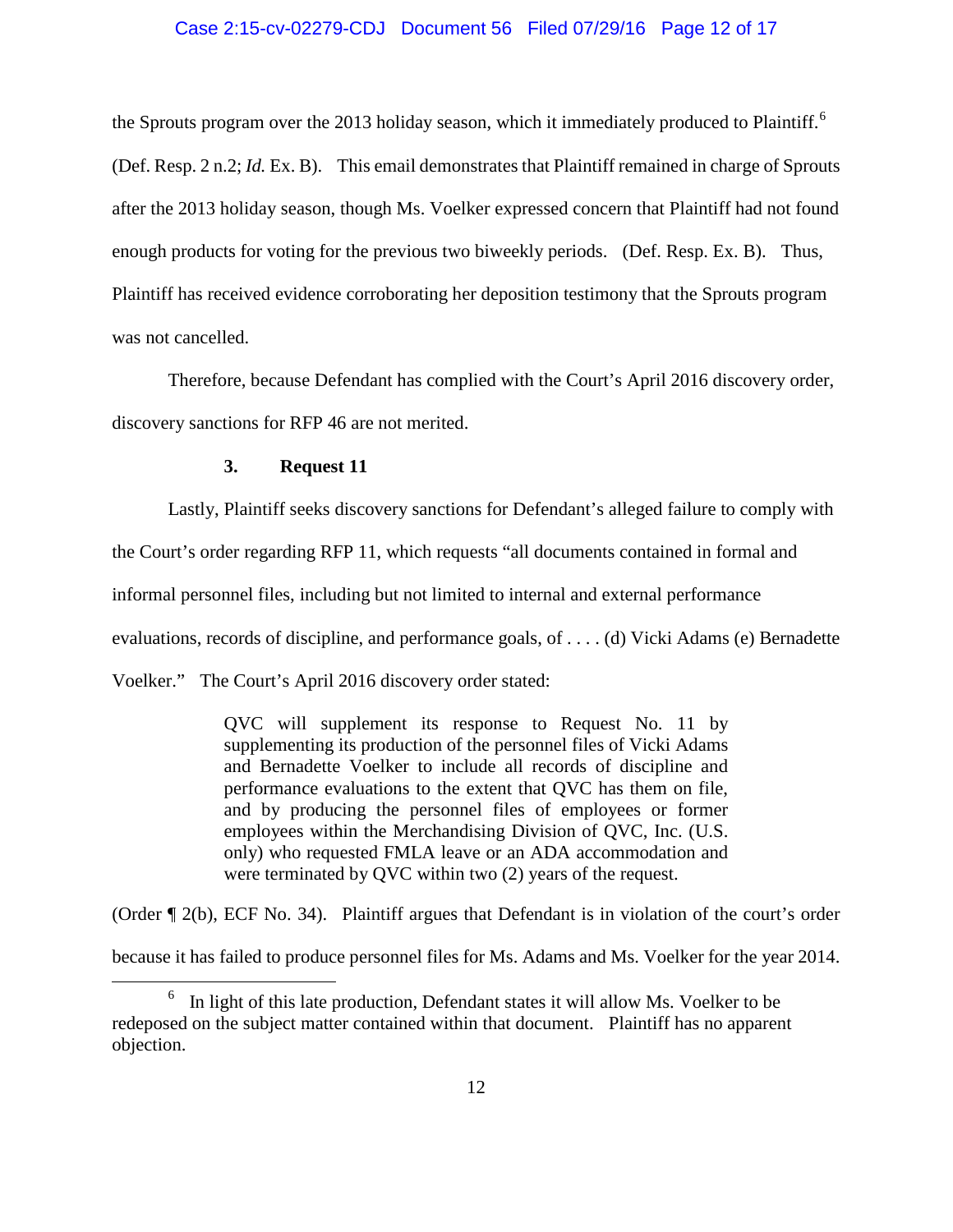#### Case 2:15-cv-02279-CDJ Document 56 Filed 07/29/16 Page 13 of 17

(Pl. Mot. ¶ 14). Plaintiff requests that the Court order Defendant to produce these performance reviews within ten days, but Defendant states that it has already done so (Def. Resp. 1 n.1), and Plaintiff takes no issue with this is in her supplemental memorandum. Therefore, Plaintiff's request for sanctions with regard to RFP 11 is moot.

## **B. Motion to Compel**

In addition to moving for sanctions, Plaintiff moves to compel Defendant to produce documents responsive to RFP 49 from Plaintiff's Third Request for Production of Documents. In relevant part, RFP 49 requests "all documents that refer, relate to or constitute performance reviews for individuals under the supervision" of Ms. Adams or Ms. Voelker from 2012 to the present. (Pl. Mot.  $\P$  10).

Plaintiff identifies Alison Durant, Erin McGeon, and Christine DeMaio as the employees who reported to Ms. Adams in 2012 and 2013, and Brandy Cost, Jennifer Kupstas, Erin Rucci, and Megan Keller as the individuals who reported to Ms. Voelker in 2013. (Pl. Mem. of Law 7). She argues that the performance reviews of these seven employees are relevant to show that Defendant's articulated reasons for her termination were pretextual.<sup>[7](#page-12-0)</sup> (Pl. Mem. of Law 6-7).

<span id="page-12-0"></span> $\frac{7}{1}$  The FMLA's implementing regulations proscribe retaliation for the exercise or attempted exercise of FMLA rights. *See* 29 C.F.R. § 825.220(c); *Conoshenti v. Pub. Serv. Elec. & Gas Co*., 364 F.3d 135, 146 n.9 (3d Cir. 2000). To establish a *prima facie* FMLA retaliation-for-exercise claim, a plaintiff must prove that: (1) she invoked the right to FMLA-qualifying leave; (2) she suffered adverse employment action; and (3) the adverse employment action was "causally related to" her exercise of FMLA rights. *See Lichtenstein v. Univ. of Pittsburgh Med. Ctr*., 691 F.3d 294, 301-02 (3d Cir. 2012). Where an FMLA retaliation-for-exercise claim is based on circumstantial evidence, the plaintiff must establish the elements of a *prima facie* case of retaliation; then, the burden of production shifts to defendant to demonstrate a "legitimate, nondiscriminatory reason" for the adverse employment action. *See id.*  If the defendant meets this "minimal burden," the plaintiff must point to record evidence suggesting that defendant's reasons for the adverse action are pretextual. *Id.* at 302.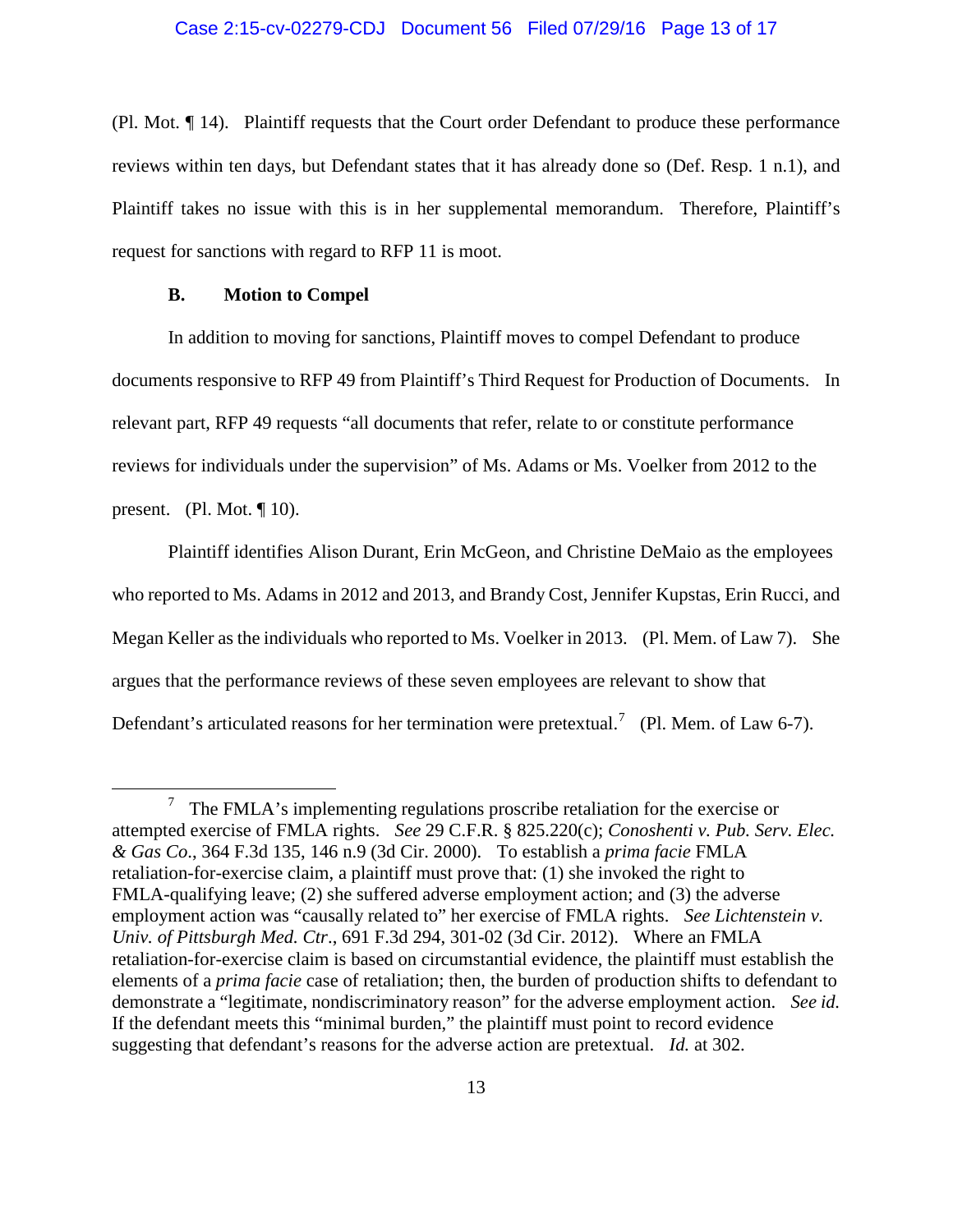#### Case 2:15-cv-02279-CDJ Document 56 Filed 07/29/16 Page 14 of 17

Defendant responds that the performance reviews are irrelevant because Plaintiff is not similarly situated to any of these other employees. (Def. Resp. 4). Specifically, Defendant points out that, unlike Plaintiff, none of the identified individuals had received warnings for insubordination or other improper conduct, and none were rated "2," indicating "below expectations," on their performance evaluations in 2012 or 2013.<sup>[8](#page-13-0)</sup> (Def. Mem of Law 3-4). In response, Plaintiff argues that the evaluations should show that at least one person, Jennifer Kupstas, received a "3" rating in 2013, despite not meeting her sales goals. (Pl. Supp. Mem. 3).

Ordinarily, discovery of personnel records is permissible only for parties or for "similarly situated" employees*. See Chiaradonna v. Rosemont Coll*., No. 06–1015, 2006 WL 374277, at \*2 (E.D. Pa. Dec. 11, 2006). The Third Circuit has not expressly defined the term "similarly situated" in the employment context; however, "it has accepted the standard used by other circuits that to be considered similarly situated, comparator employees must be similarly situated in all relevant respects." *Provine v. Ambulatory Health Servs., Inc*., No. 4:13-CV-0334, 2014 WL 47771, at \*3 (M.D. Pa. Jan. 6, 2014) (citing *Wilcher v. Postmaster General*, 441 F. App'x 879, 882, 2011 WL 3468322, at \*2 (3d Cir. 2011) (not precedential)). "[W]hether a factor is relevant for purposes of a similarly situated analysis must be determined by the context of each case." *Houston v. Easton Area Sch. Dist.*, 355 F. App'x 651, 654 (3d Cir. 2009). "In disciplinary cases or in the context of personnel actions . . . the relevant factors often include a 'showing that the two employees dealt with the same supervisor, were subject to the same standards, and had engaged in similar conduct without such differentiating or mitigating circumstances as would distinguish their

<span id="page-13-0"></span><sup>&</sup>lt;sup>8</sup> To support its contention that none of the other employees supervised by Ms. Adams and/or Ms. Voelker are comparators to Plaintiff, Defendant provides an affidavit from its human resources director, Erica Smith. (Def. Resp. Ex. C, ECF No. 47-5).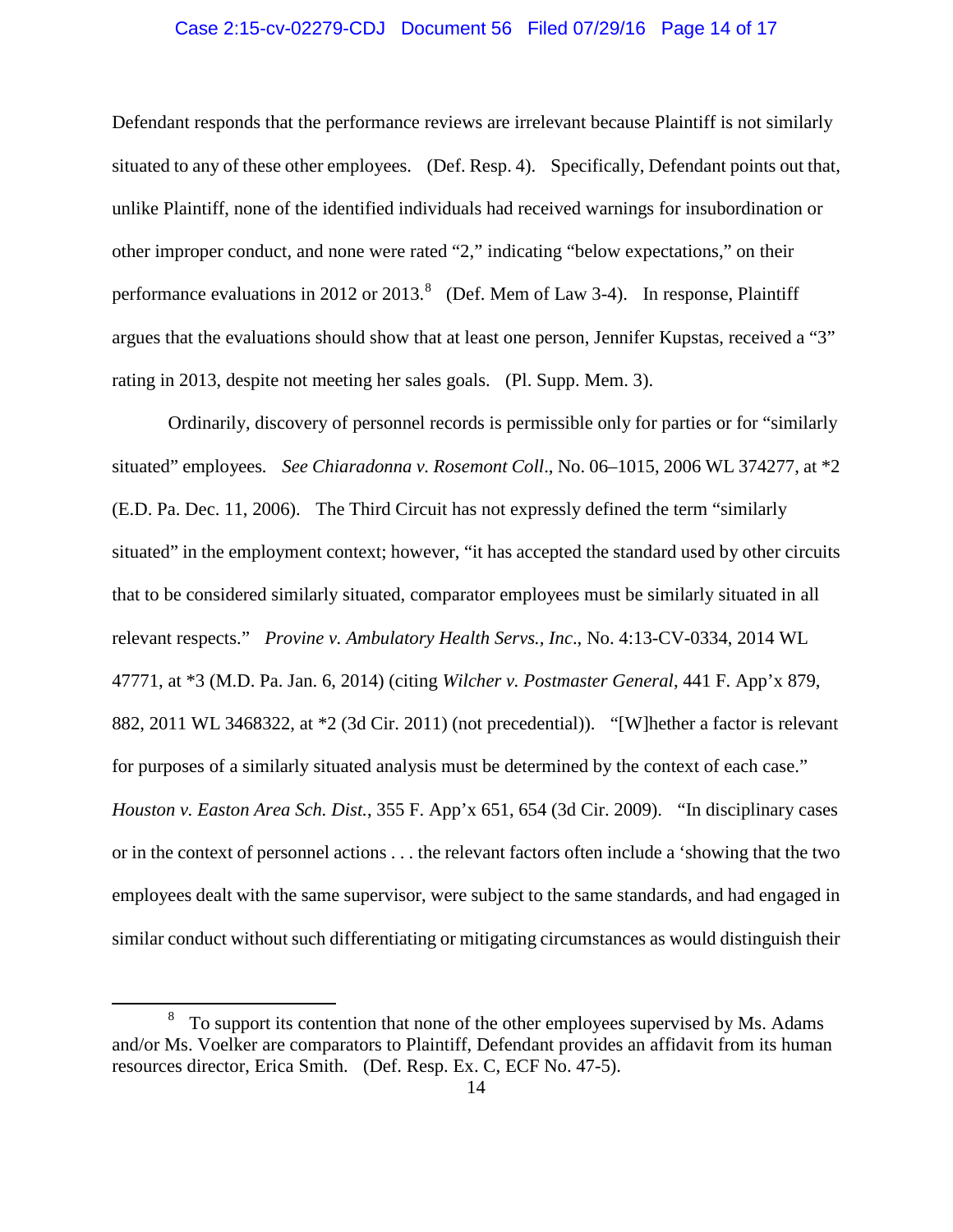#### Case 2:15-cv-02279-CDJ Document 56 Filed 07/29/16 Page 15 of 17

conduct or the employer's treatment of them.'" *Id*. (quoting *Radue v. Kimberly–Clark Corp*., 219 F.3d 612, 617-18 (7th Cir. 2000)) (citing *Johnson v. Kroger Co*., 319 F.3d 858, 867 (6th Cir. 2003) ("In the context of personnel actions, the relevant factors for determining whether employees are similarly situated often include the employees' supervisors, the standards that the employees had to meet, and the employees' conduct.")).

Considering the context of this case, the Court finds the requested performance reviews are potentially relevant to showing that Defendant's stated reasons for Plaintiff's termination are pretextual. Defendant claims that Plaintiff was "terminated for her poor performance at QVC and inability to adequately perform her job." (Def. Mem. of Law 5). To demonstrate pretext, Plaintiff wishes to compare herself to other assistant buyers who worked for the same managers as she did in 2012 and 2013, the years in which she received the "below expectations" rating. If other assistant buyers supervised by Ms. Adams or Ms. Voelker had performance deficiencies similar to her own, but did not receive equivalently low ratings, Plaintiff argues she may be able to demonstrate that she was not terminated due to poor performance, but because she alone took qualifying FMLA leave. I agree. Defendant's argument — that Plaintiff is different than these employees because of his disciplinary record — is not persuasive, since it does not argue that she was terminated for disciplinary issues, but rather for poor job performance. Therefore, Plaintiff has shown that the performance reviews of employees who dealt with the same supervisors, were subject to the same standards, and who may have had similar performance deficiencies to her own, are relevant to the claims or defenses in this case. *See Chiaradonna,* 2006 WL 3742777, at \*2 (limiting discovery in wrongful termination case to personnel files of similarly situated employees); *Kanaji v. Phila. Child Guidance Center of Children's Hosp.,* No. 00–937, 2001 WL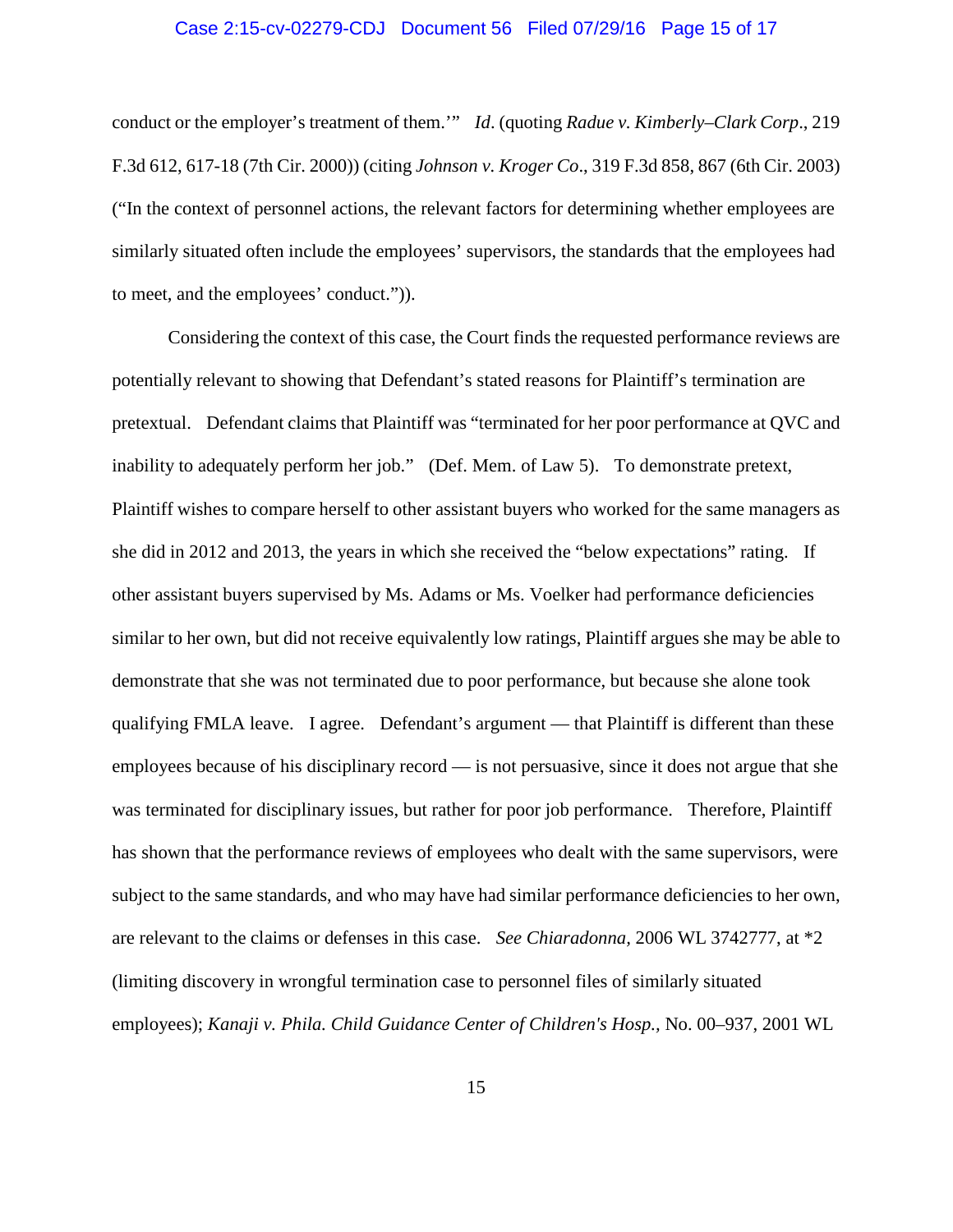708898, at \*3 (E.D. Pa. June 20, 2001) (same); *Northern v. City of Phila.,* No. 98-6517, 2000 WL 355526, at \*3 (E.D. Pa. April 4, 2000) (same).

However, the Court finds that Plaintiff's document request must be narrowed. Plaintiff requests the performance reviews of seven employees who reported to the same supervisors at the same time as Plaintiff, regardless of whether those employees' reviews reflect deficiencies in performance that allegedly contributed to Plaintiff's "below expectations" rating. The Court finds that only those employees whose reviews reflect deficiencies in performance similar to those that allegedly contributed to Plaintiff's "below expectations" rating could be considered similarly situated to Plaintiff.<sup>[9](#page-15-0)</sup> See Apollo v. Pa. Convention Ctr. Auth., No. 11–6684, 2013 WL 6795978 (E.D.Pa. Dec. 23, 2013) ("[D]iscovery of personnel files must be limited to documents relevant to the plaintiff's claims because of the confidential information within these files."); *see also Abreu v. State of New Jersey*, No. CV 14-716, 2015 WL 9480021, at \*7 (D.N.J. Dec. 29, 2015) (granting motion to compel production of disciplinary records, promotion records, and performance reviews, but not entire personnel file, subject to protective order). Therefore, to the extent they exist and are in Defendant's possession or control, Defendant shall produce the 2012 and 2013 performance reviews of Alison Durant, Erin McGeon, and Christine DeMaio, and the 2013 evaluations of Brandy Cost, Jennifer Kupstas, Erin Rucci, and Megan Keller, but only to the extent that any of these performance reviews reflect unmet sales goals or poor performance issues similar to those attributed to Plaintiff by the Defendant.<sup>[10](#page-15-1)</sup> Any performance reviews that are produced in

<span id="page-15-0"></span> $\frac{1}{9}$  Plaintiff has identified only one co-worker, Jennifer Kupstas, who failed to meet her sales goals in 2013 but did not receive a rating of "2." While Defendant may ultimately be able to distinguish Kupstas from Plaintiff, such a determination is premature at this point.

<span id="page-15-1"></span><sup>10</sup> As noted, *infra*, Defendant provides an affidavit from its Human Resource Director stating that none of the identified individuals were "written up" for poor performance,